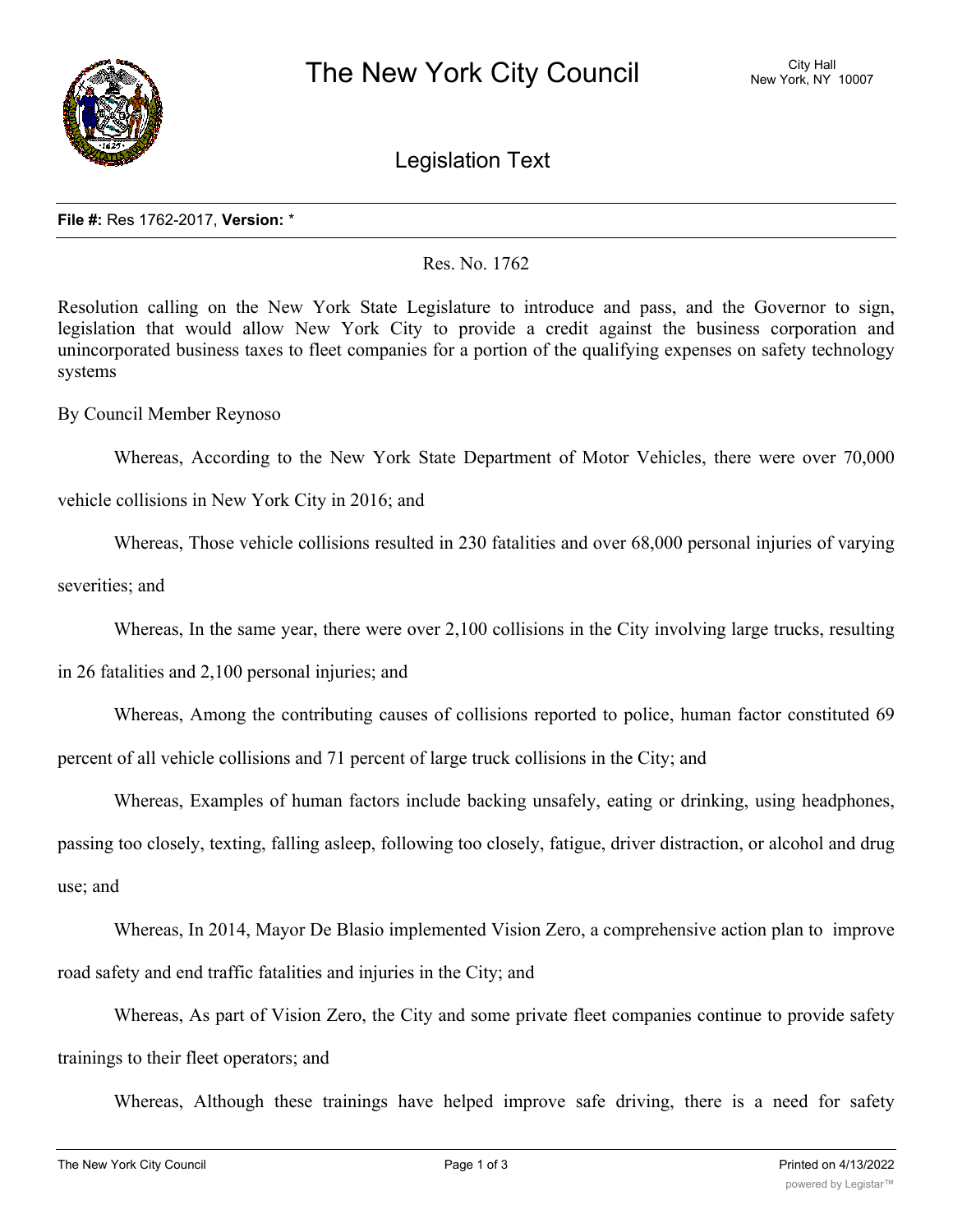## **File #:** Res 1762-2017, **Version:** \*

technology systems to aid vehicle operators and avoid collisions, especially those caused by human factors; and

Whereas, Safety technology systems include dashboard and backup cameras, electronic data recorders, collision avoidance systems, or a combination; and

Whereas, The cameras and recorders capture film of hard brake stops, swerves, collisions, and moving traffic violations; and

Whereas, Companies are able to review films and other recordings in order to curb and modify risky driving behaviors through trainings and other necessary intervention programs; and

Whereas, The collision avoidance systems use sensors to immediately alert vehicle operators of lane departures, speeding, and tailgating, as well as the presence of pedestrians, cyclists, and other vehicles in their way, to help avoid possible collision; and

Whereas, The National Highway Traffic Safety Administration studies show that 74 percent of all accidents include driver inattention in the last three seconds preceding the accident,

60 percent of road accident fatalities are due to unintentional lane departures, and 40 percent of rear end collision have no brake applications whatsoever; and

Whereas, In April 2017, the Taxi and Limousines Commission (TLC) completed its Vehicle Safety Technology Pilot, a program that tested nine different technology systems on 385 TLC-licensed vehicles; and

Whereas, TLC's second report on the pilot, released in September 2016, showed a decline in the number of crashes per vehicle for all vehicles participating in the pilot; and

Whereas, Some private fleet operators have equipped their vehicles with some of these safety technology systems, however, other operators may find it too costly to install safety technology systems in all their vehicles; and

Whereas, Providing a tax credit to cover a portion of the cost will encourage such companies to purchase and install the needed safety technology systems; now, therefore, be it

Resolved, That the Council of the City of New York calls upon the New York State Legislature to